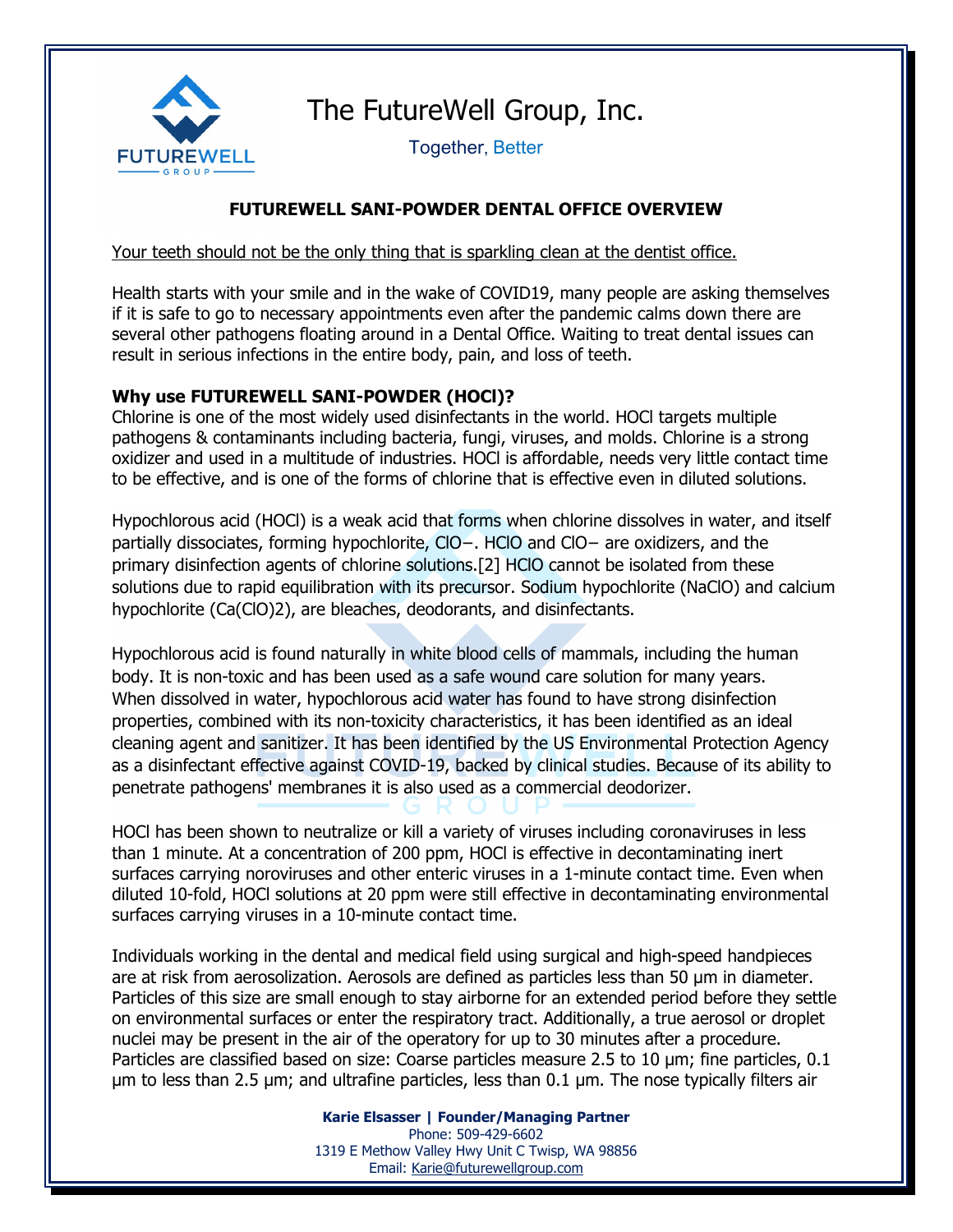

Together, Better

particles larger than 10 μm. If a particle is smaller than 10 μm, it can enter the respiratory system. If smaller than 2.5 μm, it can enter the alveoli. A particle smaller than 0.1 μm, or an ultrafine particle, such as the COVID-19 virus, can enter the bloodstream or target the lungs.

The Sotiriou et al report showed that the concentrations of small particles (<0.5 μm) generated during dental drilling procedures were much higher than the concentrations of larger particles  $(>1 \mu m)$ . Ultrasonic and sonic transmission during nonsurgical procedures had the highest incidence of particle transmission, followed by air polishing, air-water syringe, and high-speed handpiece aerosolization. One study found that ultrasonic instrumentation can transmit 100,000 microbes with aerosolization of up to 6 ft and, if improper air current is present, microbes can last anywhere from 35 minutes to 17 hours.

Hypochlorous acid can be used in aqueous solutions or in fogging. One major benefit to using hypochlorous acid in fogging is that you can effectively disinfect an entire room and all surfaces that are in the room. This includes porous and non-porous materials. Yes, even your electronics are safe! The only materials typically not fogged in a dental office are the ones that are sterilized.

### What is Fogging/Humidifying?

It is a technique used to completely sanitize surfaces in which a disinfectant is put into a machine that aerosols it into tiny droplets. This aerosol process effectively spreads a disinfectant evenly across multiple surfaces. Fogging can disinfect rooms all at once; that way an individual does not have to risk exposure to contaminants by manually wiping down all surfaces with disinfectant and it can be dispersed continuously through our Ultrasonic Humidifier which keeps ENVIROCUR in the air for up to 3 hours while it is continuously killing most airborne pathogens & contaminants including: bacteria, fungi, viruses, and molds. With a maximum atomization of 250mL/h and particle size of 1-5μm it gets into every nook and cranny.

Fogging/Humidifier machines come in all sizes from small, handheld instruments to larger industrial machines. (We sell most available models ask your representative for more information on the machines that we recommend based on your use.

### **Waterlines**

Contamination in the dental unit waterlines has been an ongoing problem for more than 30 years. The sources of contamination are microcolonies containing proliferating bacteria, fungi, and protozoa called biofilm. Dental unit waterlines are 3–4 m flexible, narrow tube made of plastic material; the surface of the tube enhances the biofilm formation. During due course of usage for cooling the handpiece and flushing, the biofilm-coated untreated dental unit waterlines allow the microorganism to disperse through the water network. This poses a risk to the dentist, dental team, and patients due to pathogens spreading through aerosolization of dental water from the dental equipment. More than forty genera or species were identified from dental unit waterline biofilms. The predominant pathogenic organisms were Gram-negative organisms which produce endotoxins and can cause fever, mild inflammation to septic shock.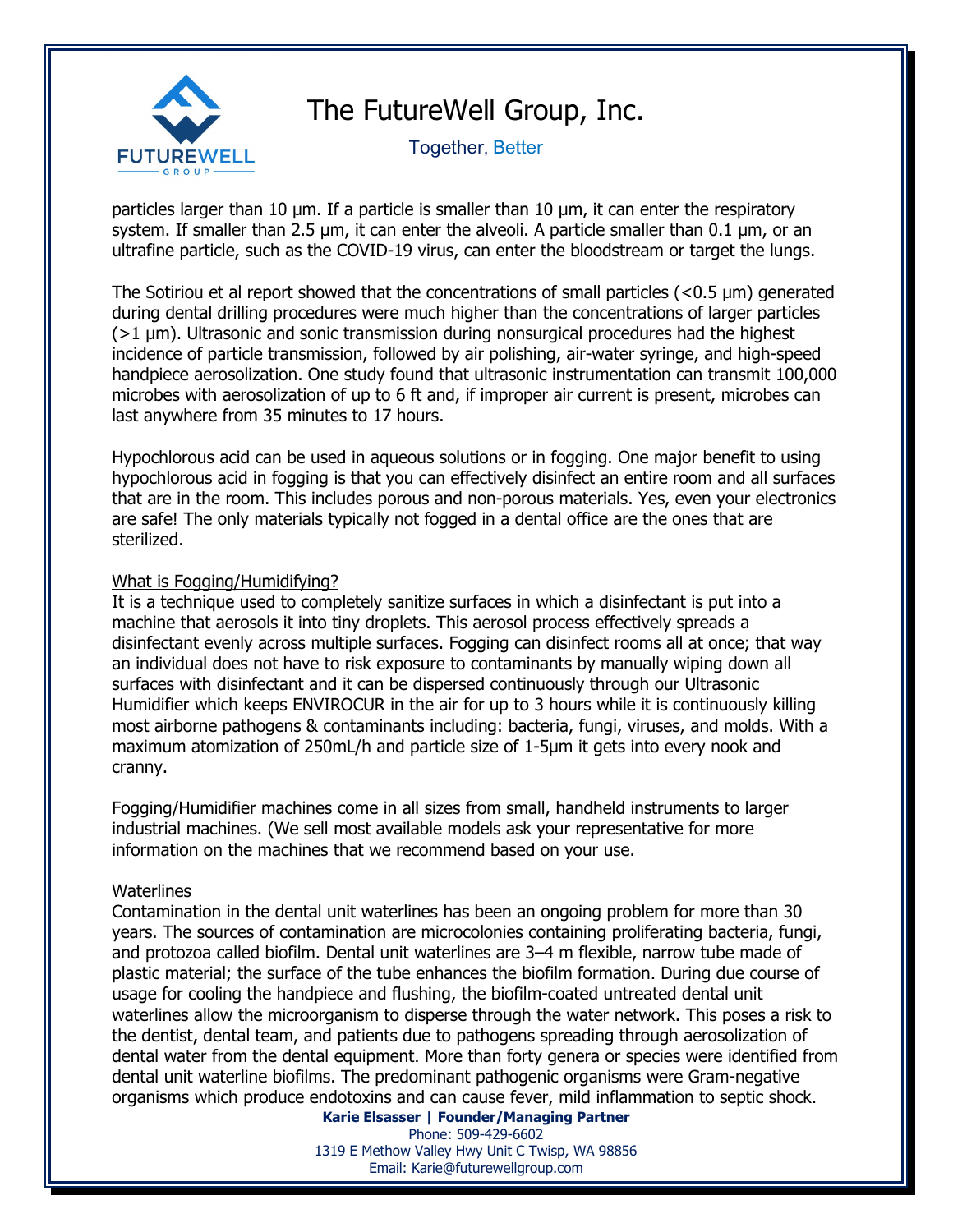

Together, Better

To minimize the risk of infection in the dental environment, precautions such as rubber dam, high-volume suction, and anti-retraction valve were used. However, HOCl is the solution to overcome this issue by using to disinfect all the dental unit waterlines and the surfaces.

### Mouth Rinse

If HOCl is used as a mouth rinse, one must assume that a portion of the rinse will be swallowed. The systemic and gastrointestinal effects of ingesting HOCl, from the perspective of its use in mouthwash, was evaluated in an animal study. Seventeen mice were given free access to HOCl water as drinking water. No abnormal findings were observed in terms of visual inspections of the oral cavity, histopathologic tests, or measurements of surface enamel roughness, showing no systemic effect.

HOCl significantly lowered the LPS concentration of P. gingivalis when compared with NaOCl and CHX. Thus, a HOCl antiseptic may be effective for cleaning biofilm-contaminated implant surfaces.

The gargling with slightly acidic hypochlorous acid (HOCl)was found to be effective in the halitosis test, O'Leary index measurement, and Snyder test, and especially, the phase contrast microscopy showed that Filamentous and Spirochetas, the bacteria that cause periodontal diseases, decreased remarkably. To prevent oral diseases, effective oral care can be achieved by managing dental plaque, decreasing the dental caries activity, and reducing the acid production ability of bacteria. The use of HOCl as a mouthwash rather than CHX, which is commonly used in dental practice but has side effects, will contribute to the prevention of oral diseases, and will inhibit the adhesion of dental plaque to the teeth.

## Ophthalmology

HOCl is used in the treatment of blepharitis by reducing the bacterial load on the surface of the periocular skin. Twenty minutes after application of a saline hygiene solution containing HOCl at 100 ppm, a greater than 99% reduction in the staphylococcal load was achieved.

## Biofilm

HOCl may be effective for cleaning biofilm-contaminated implant surfaces. HOCl significantly lowered the lipopolysaccharide concentration of Porphyromonas gingivalis when compared with sodium hypochlorite and chlorhexidine and was well tolerated by the oral tissues. HOCl significantly reduced bacteria on toothbrushes; it was effective as a mouthwash and for toothbrush disinfection.

### Wound Care

In a clinical study on intraperitoneal wound care, patients underwent lavage of the peritoneal cavity with 100-ppm HOCl and washing of the wound with 200 ppm. No adverse effects were observed.

HOCl has been shown to be an effective agent in reducing wound bacterial counts in open wounds. In irrigation solution in an ultrasonic system, HOCl lowered the bacterial counts by 4 to